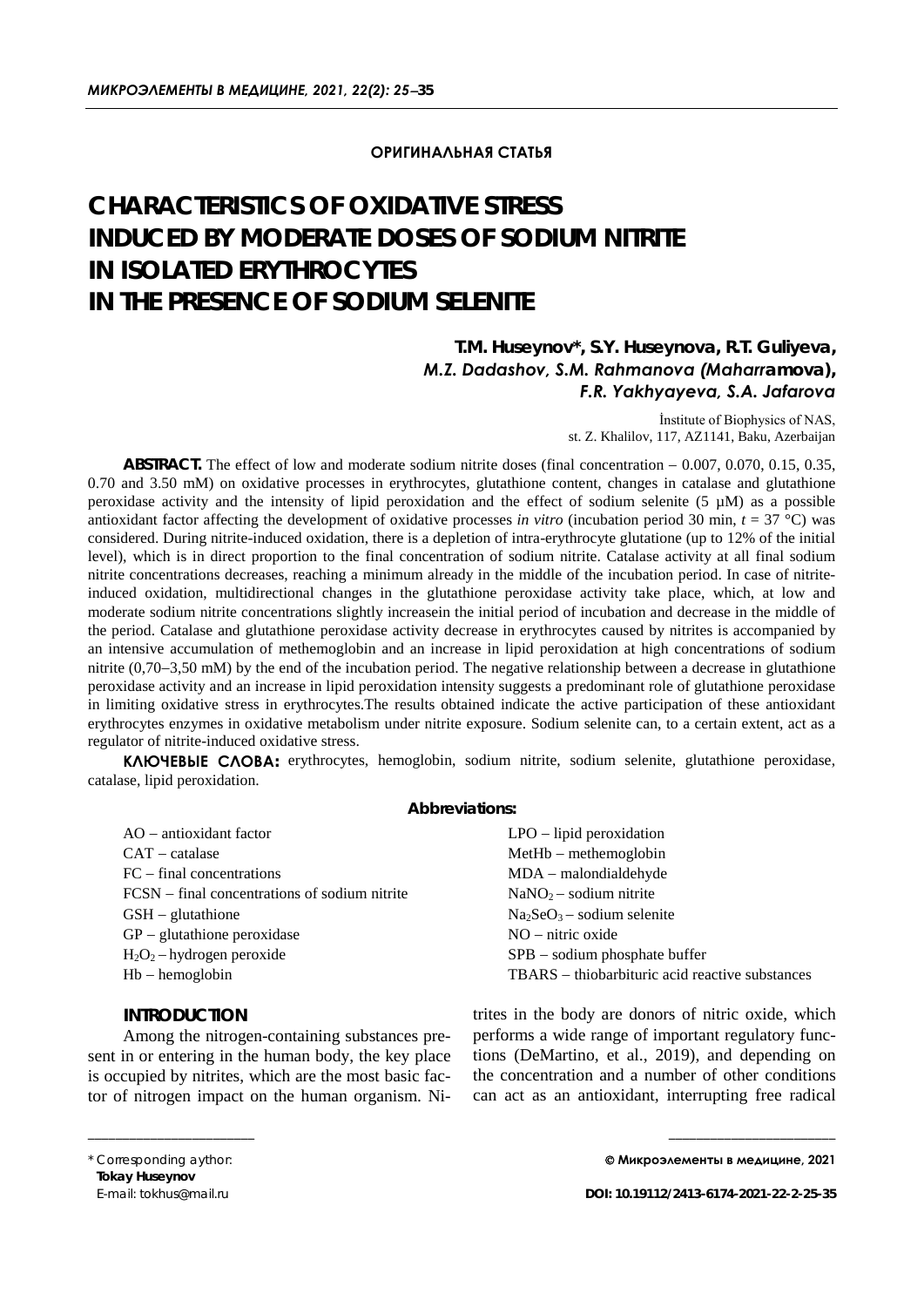oxidative processes (Wink, et al., 2001) and as a prooxidant (Hogg, 1995). One of the main targets of the nitrites toxic effect is hemoglobin, which has an increased oxidative affinity (formation of MetHb and other oxidative derivatives) for nitrites (Hogg, 1995; Doyle, et al., 1981; Titov, Petrenko, 2005).

During the oxidative reaction between oxyhemoglobin (oxyHb) and nitrites, along with nitrate, MetHb, hydrogen peroxide and NO<sub>2</sub> are mainly formed, that is, radical products capable of serving as intermediates for further oxidative processes, leading to the development of protein and lipid peroxidation, causing cell death (Doyle, et al., 1981; May, et al., 2000; Keszler, et al., 2008). This reaction itself consists of two phases: a slow phase (initiation phase) and an autocatalytic phase, the contribution of which depends on the concentration of nitrites in relation to Hb (Doyle, et al., 1981; Kosaka, Tyuma, 1987; Spagnuolo, et al., 1987; Keszler, et al., 2008). The predominant product in the slow phase is  $H_2O_2$  (Keszler, et al., 2008), while for the autocatalytic phase it is NO<sub>2</sub><sup>·</sup> radical. In this case, the fraction of the slow phase is significant at low nitrite concentrations, and at high nitrite concentrations, the initiation phase is short or absent, and the reaction becomes autocatalytic (Doyle, et al., 1981; Keszler, et al., 2008).

It should be noted that with a small and moderate effect of nitrite on erythrocytes, stimulation of H2O2 breakdown is important for limiting the induced oxidative stress in erythrocytes, which is normally carried out by a system of AO enzymes: superoxide dismutase, GP, CAT, glutathione reductase, peroxiredoxin-2 (Johnson, et al., 2005; Chun-Seok, et al., 2010; Rocha, et al., 2015) and by Hb itself, which has a certain peroxidase activity (Widmer, et al., 2010).

In addition, it is known that nitrites are donors of NO**·** , which, when interacting with the superoxide radical  $(O_2$ <sup>--</sup>), formed during Hb oxidation, generate an aggressive radical product – peroxynitrite (ОNOO<sup>−</sup> ), capable of oxidizing cellular structures (Kondo, et al., 1997; Denicola, et al., 1998; Osipov, et al., 2007). In this regard, there is extensive information on the use of various antioxidants to neutralize nitrite toxicity, including the destruction of metabolites of nitrite exposure (peroxynitrites, etc.) (Kondo, et al., 1997; Chow, Hong, 2002). In particular, there is data on the AO effect of seleniumcontaining substances: Se-proteins and Se-amino acids or other selenium compounds (usually acting like SH-containing compounds, but with greater efficiency) (Sies, et al., 1998; Alvazer, Radi, 2003;

Storkey, et al., 2015). There is evidence that selenoprotein is able to catalyze degradation of ONOO<sup>-</sup> at a high final rate of the 2nd order reaction (Sies, et al., 1998; Storkey, et al., 2015). It was suggested that GP acts as a peroxynitrite reductase, reducing and protecting Hb from oxidation and nitration (Sies, Arteel, 2000). At the same time, it was shown that GP selenenzyme is deactivated in the presence of ОNOO<sup>−</sup> which also confirms the importance of Seproteins and Se-amino acids in the protection against nitrite toxicity, given that nitrites as a source of NO**·** form with  $O_2^-$  highly active oxidants – peroxynitrites (Padmaja, et al., 1998).

In addition, there are indications that GP is directly deactivated in the reaction medium in the presence of NO<sup> $\cdot$ </sup> (Asahi, et al., 1995), which also indicates the importance of selenium-containing compounds in the regulation of nitrite toxicity.

In the literature there are a number of indications that  $Na<sub>2</sub>SeO<sub>3</sub>$  is easily incorporated into erythrocytes (selenium pump), in which it undergoes a complex metabolism, interacting with Hb, influencing its properties, with the subsequent release from erythrocytes into plasma in the composition of various albumins (Gasiewicz, Smith, 1978; Mas, et al., 1988; Suzuki, et al., 1998). Thus, selenium, which is included in erythrocytes, as an active intermediate, can affect oxidative processes induced by nitrites or their metabolites.

The purpose of this study was to examine the patterns of development of oxidative stress, the state of the main antiperoxide enzymes − CAT and GP in isolated human erythrocytes during the development of oxidative stress caused by exposure to low and moderate doses of  $NaNO<sub>2</sub>$  in the presence of sodium selenite, as a substance with an active AO metabolism in erythrocytes.

#### *MATERIALS AND METHODS*

The following reagents were used in the work: sodium selenite ≤ 99% (Sigma-Aldric Chemie Gmbh), reduced glutathione (AppliChem, Germany), 5.5-Dithio-bis (-2-nitrobenzoic acid) (Ellman's Reagent) (Germany), thiobarbituric acid (Appli-Chem, Germany), ethylenediamine tetroacetic acid (Acros Organics, Belgium), sodium azide (Biochem, France), tert-butyl [hydroperoxide](https://www.google.ru/search?newwindow=1&hl=ru-AZ&authuser=0&q=tert+butyl+hydroperoxide&spell=1&sa=X&ved=2ahUKEwj8yaTRz63vAhULKBoKHdNdB80QkeECKAB6BAgCEDM) (Sigma Aldrich, USA), oxymethyl aminomethane, trichloroacetic acid, sodium nitrite, ammonium molybdate (Russia). All reagents are chemically pure.

In model experiments, the main object of the study was human erythrocytes and Hb. In *in vitro*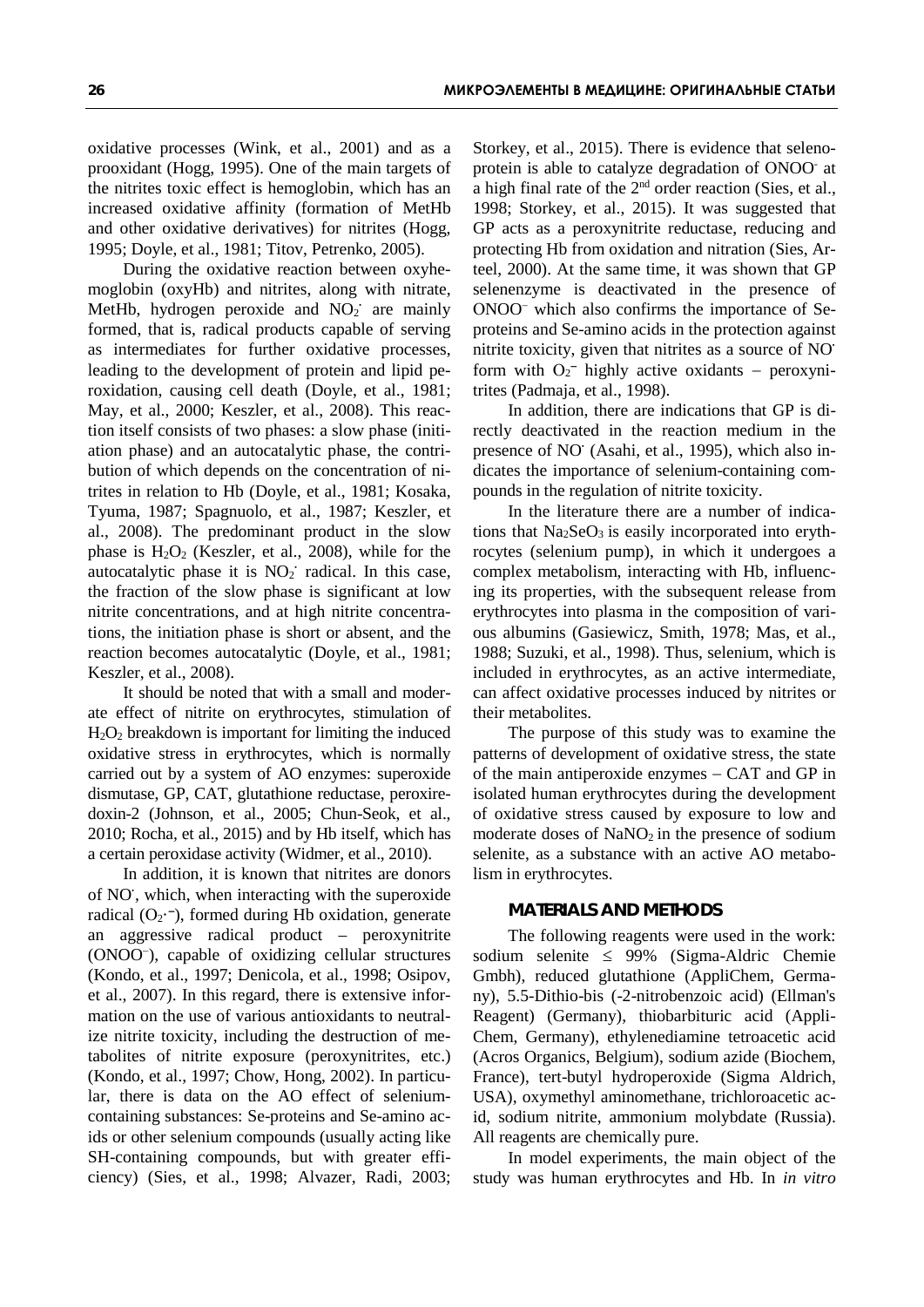experiments, donor blood was used, taken from the cubital vein into tubes with heparin (20 units/ml of blood). Separation of blood plasma from erythrocytes was carried out by centrifugation (800 g for 15 min). To obtain a suspension of erythrocytes, the erythrocyte sediment was washed three times in a tenfold volume of physiological solution – sodium phosphate buffer (0.01 M sodium phosphate + 0.14 M NaCl; pH 7.4; *t* = 37 °C), centrifuged at 800 g for 15 min, followed by removal of the supernatant liquid. Hemolysis of erythrocytes was achieved by diluting the erythrocyte mass with distilled water in a ratio of 1: 9, followed by freezing, thawing and centrifugation at 10000 g for 10 min. Two series of experiments were carried out to study changes in indicators of oxidative processes in erythrocytes (accumulation of MetHb, GSH content, GP, CAT activity, LPO intensity). In the first series of experiments in an incubation medium with erythrocyte hemolysate, NaNO<sub>2</sub> was added, with a final concentration in the incubation medium from 0 to 3.50 mM (0.007; 0.070; 0.15; 0.35; 0.70; 3.50 mM) exposure time 0 to 30 min (aliquots were taken every 5 min), at 37 °C. The second series of experiments were carried out with the simultaneous addition of NaNO<sub>2</sub> (0.70 mM) and Na<sub>2</sub>SeO<sub>3</sub> (5  $\mu$ M) to the incubation medium with a 15 minute interval apart and with a total incubation period of 30 min. The dose of 0.70 mM was chosen as the optimal one based on our earlier experiments, where it was found that a significant increase in MetHb corresponds to a noticeable increase in LPO in erythrocytes (Huseynova, et al., 2018; Huseynova, 2019). In the second series of experiments, 5 options were considered: 1 control and 4 experimental. The control sample contained an erythrocyte hemolysate, and in the next 4 experimental samples,  $NaNO<sub>2</sub>$ ,  $Na<sub>2</sub>SeO<sub>3</sub>$ ,  $Na<sub>2</sub>SeO<sub>3</sub> + NaNO<sub>2</sub>$  and  $NaNO<sub>2</sub> + Na<sub>2</sub>SeO<sub>3</sub>$  were added to the erythrocyte hemolysate, respectively. Sodium selenite was used as a possible antioxidant that affects oxidative processes with high permeability through the erythrocyte membrane and active metabolism in them (Mas, et al., 1988; Suzuki, et al., 1998; Hongoh, et al., 2012). The FC of Na<sub>2</sub>SeO<sub>3</sub> (5 µM) in the incubation medium was also selected based on previous experiments (Huseynova, 2019) (see details in the "research results" section).

The accumulation of MetHb was estimated according to semi empirical formulas proposed by J. Szebeni et al. (1984):

 $([Method] = 28A_{577} - 307A_{630} - 55A_{560})$ 

The content of GSH was carried out by the method, the principle of which is the formation of a colored compound upon interaction of GSH with 5,5-dithiobis (2-nitrobenzoic acid) (DTNBA) (Ellman, 1959).

The activity of GP was determined by the rate of GSH oxidation in the presence of tert-butyl hydroperoxide (Moin, 1986).

Catalase activity was determined by the spectrophotometric method (Korolyuk, 1988), based on the ability of hydrogen peroxide to form a stable colored complex with molybdenum salts.

The intensity of LPO processes in erythrocytes was assessed by the accumulation of colored products of malondialdehyde, which react in a color reaction with thiobarbituric acid to form a colored trimethine complex with a characteristic absorption spectrum with a maximum at  $\lambda = 532$  nm (Mengel, Kann, 1966).

All measurements were carried out on an SF-46 spectrophotometer (Russia).

Statistical processing of the obtained results was carried out using the t criterion at a significance level of  $p = 0.05$  (Lakin, 1990). Statistical data processing was performed using the MS Excel 2017 software packages.

#### *RESULTS*

Stimulation of the nitrite oxidative process in erythrocytes is accompanied not only by the accumulation of MetHb, but also by accumulation other Hb derivatives and the formation of radical products, including reactive oxygen and nitrogen species, and, as a consequence, by a change in the activity of antioxidant enzymes, primarily САТ and GP as the main antiperoxide enzymes that function under conditions of active  $H_2O_2$  generation (Asahi, et al., 1995; Padmaja, et al., 1998; May, et al., 2000; Chow, Hong, 2002; Nagababy, et al., 2003; Osipov, et al., 2007; Lapinski, et al., 2014; Rocha, et al., 2015; Krych-Madej, Gebika, 2017).

One of the important consequences of radical formation during intracellular oxidation of Hb is the oxidation GSH, proceeding according to the scheme (Stepuro, et al., 1997; Sopyani, et al., 2008; Lapinski, et al., 2014).

 $GS^- + NO_2^{\bullet} \rightarrow GS^{\bullet} + NO_2^- \rightarrow GS^{\bullet}$ -GSSH

Considering that the change in the ratio of intracellular GSH to the ratio of GSSH, is an indicator of impaired hemostasis in the absence of glucose in an incubation medium that maintains the level of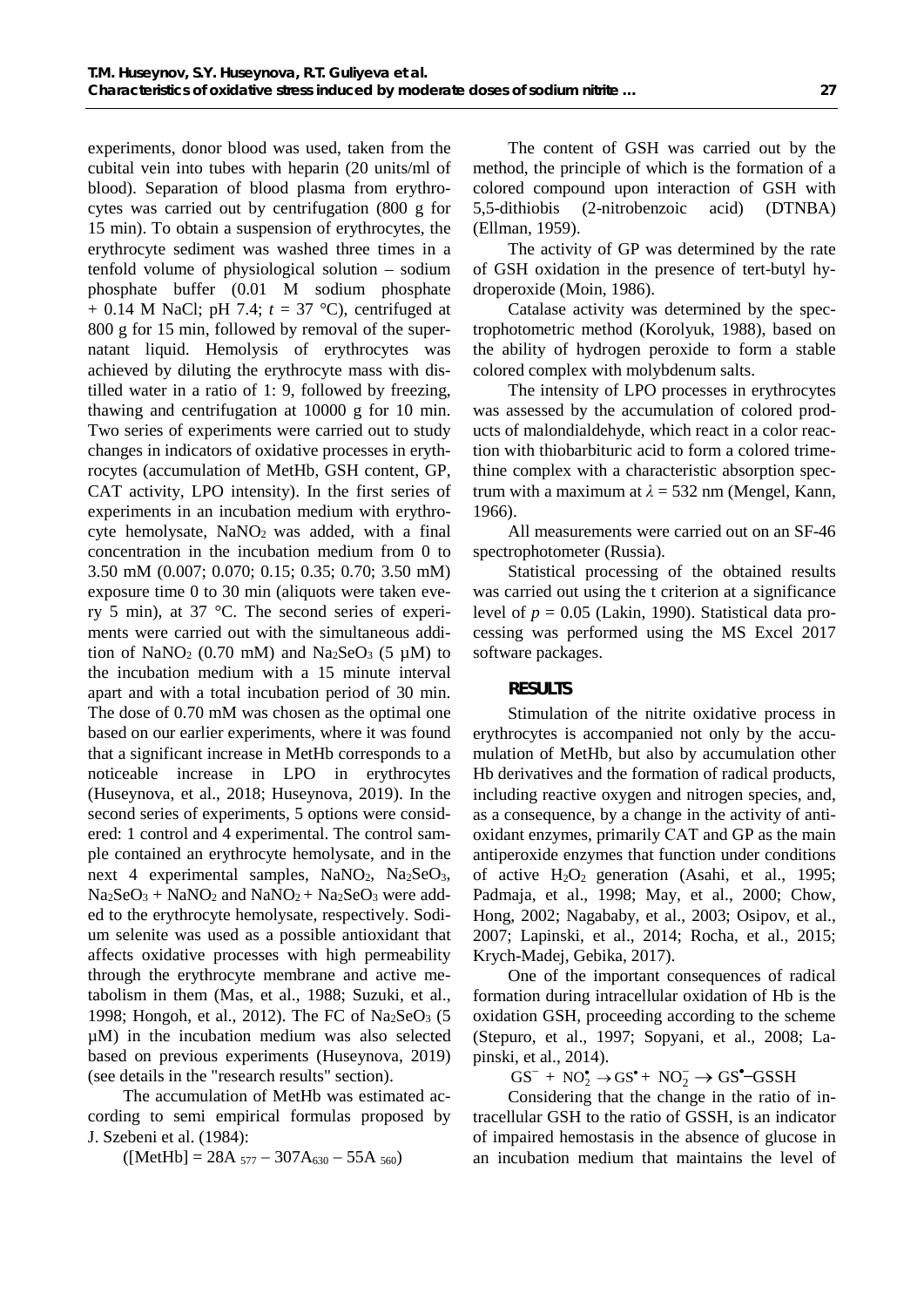the most important intra-erythrocyte hemostasis components GSH, NAD, NADPH, ATP, it can be assumed that changes in the transition of GSH to GSSH can serve as an indicator of oxidative stress (Osipov, et al., 2007; Chun-Seok, et al., 2010; Smeyne, Smeyne, 2013). At the same time, the activity of the key complementary antiperoxide enzymes CAT and GP, involved in the regulation of the  $H_2O_2$ level, is related to GSH in different ways, and if the bond for CAT is mediated, then GP is directly related to GSH, because GSH is a substrate for GP. Under these conditions, heme degradation is more dependent on GSH, given that in erythrocytes, GP, at a moderate concentration of hydrogen peroxide, is the main antioxidant protector of Hb (Nagababu, et al., 2003; Chun-Seok, et al., 2010; Rocha, et al., 2015).

In experiments to study the effect of the final concentrations of sodium nitrite in an incubation

medium on the content of intra-erythrocyte GSH, it was revealed that nitrites have a significant effect on the depletion of intra-erythrocyte GSH. From Fig. 1. it can be seen that in the first 3-5 minutes of 30 minute incubation there is an insignificant "surge" in GSH content, apparently having a compensatory value inherent in low or moderate FCSN 0.007; 0.07; 0.35 mM and which is absent for 0.70 and 3.50 mM. The rate of GSH depletion is maximum at intervals of 5-10 minutes or 5-15 minutes and depends on the FCSN (the higher FCSN, the higher the GSH depletion rate). After 30 minutes of incubation, the GSH level decreases to 7-25% of the initial (for  $0.35$ ;  $0.70$ ;  $3.50$  mM NaNO<sub>2</sub>) while for lower concentrations, it is about 50%.

The curves of changes in CAT and GP activity under  $NaNO<sub>2</sub>$  supply to an incubation medium in the time interval 0−30 minutes are shown on Fig. 2 and 3.



*Fig. 1. Change in the content of GSH in human erythrocytes treated with NaNO2 (the incubation medium contains 10 mM SPB, 0.14 M NaCl, pH 7.4, t = 37 °C)*



*Fig. 2. Changes in CAT activity in human erythrocytes treated with NaNO2 (the incubation medium contains 10 mM SPB, 0.14 M NaCl, pH 7.4, t = 37 °C)*

\_\_\_\_\_\_\_\_\_\_\_\_\_\_\_\_\_\_\_\_\_\_\_\_\_\_\_\_\_\_\_\_\_\_\_\_\_\_\_\_\_\_\_\_\_\_\_\_\_\_\_\_\_\_\_\_\_\_\_\_\_\_\_\_\_\_

<sup>\*</sup> footnote − Under normal conditions (under physiological conditions), oxidative processes associated with the utilization of hydrogen peroxide, including those occurring in the near-membrane space, are regulated by peroxiredoxin-2, the content of which is an order of magnitude higher in comparison with GP and especially with catalase. However, having a low rate constant, this enzyme is not very effective in the case of induced oxidative processes and the associated flow of hydrogen peroxide.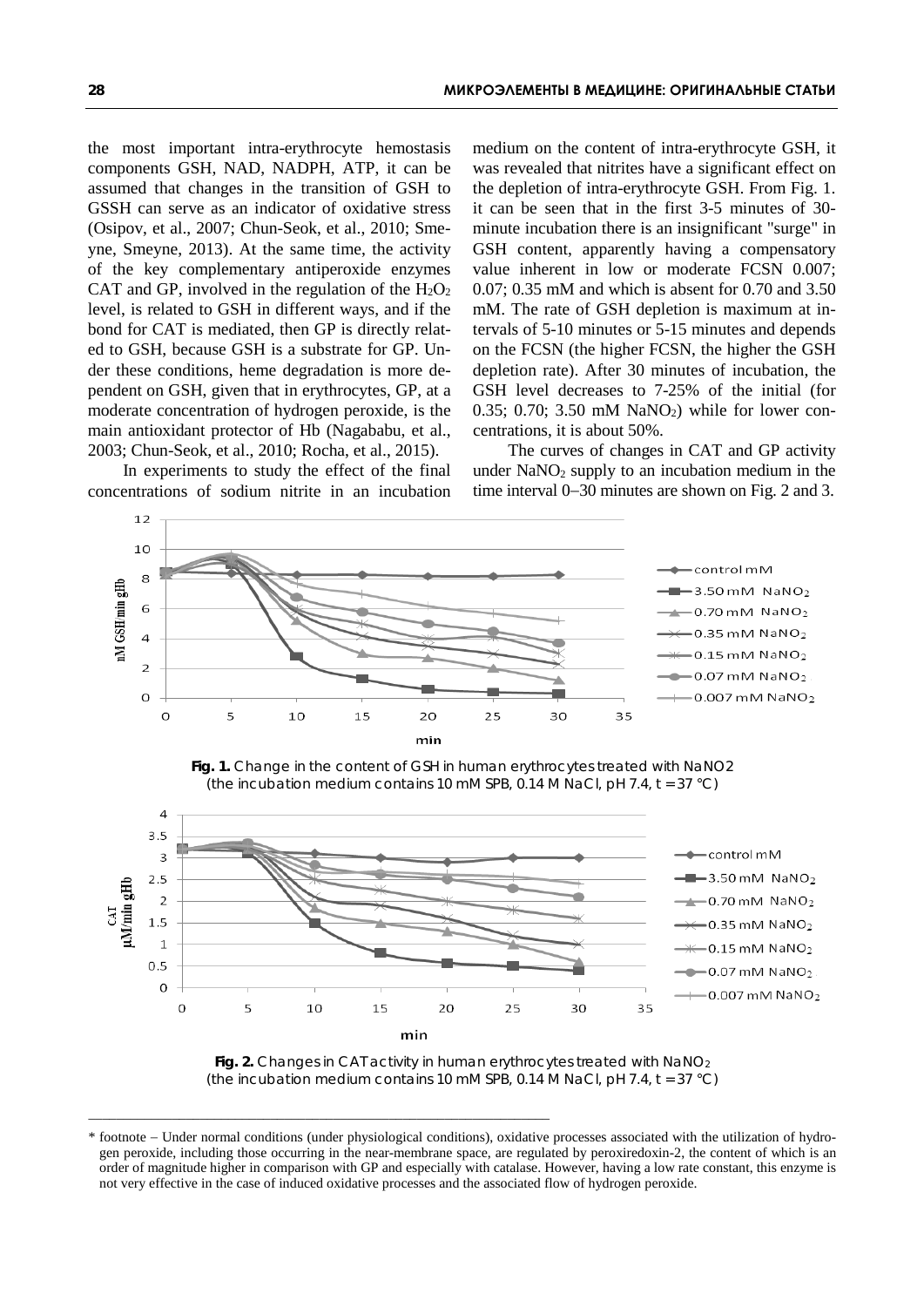Fig. 2 shows that the activity of CAT at all FC decreases, reaching a minimum already in the middle of the incubation period: 50–60% of the initial level (at  $0.35$  and  $0.70$  mM NaNO<sub>2</sub> concentrations) and higher activity levels for lower  $NaNO<sub>2</sub>$  concentrations (less than 0.35 mM).

In contrast to CAT, the GP activity (Fig. 3) at low and moderate concentrations of  $NaNO<sub>2</sub>$  in the initial period of incubation slightly increases (compared to control), after which it is established at the control level (lag period), and then the activity begins to decrease,  $\approx$  from the middle of the incubation term. However, at higher FC a decrease in GP activity occurs, similar to CAT. Thus, it can be concluded from Fig. 1, 2, 3 that the nitrite treatment of isolated erythrocytes decreases the intra-erythrocyte content of GSH, the activity of CAT and GP (if we exclude the initial increase in the activity for low and moderate FCSN).

In this case, a decrease in the GP activity occurs when the lag period is exhausted, the length of which depends on the FC of nitrites. Apparently, this is due to the fact, that GSH content exceeds the re-

quirements of GP for GSH as an oxidation substrate (Floe, 1988). After passing the "red line", depletion of the GSH level begins to affect the loss of GP activity.

The decrease in the activity of the main anti peroxide enzymes of erythrocytes, CAT and GP, caused by nitrites, is accompanied by an intensive accumulation of MetHb and other oxidative radical products that can lead to the development of protein and lipid peroxidation, and as a consequence to hemolysis (Hogg, 1995; Ansari, et al., 2015). Our experiments have shown that nitrites already in minimal FC – 0.007 mM have an oxidative effect on HbO2, which increases with the growth of FCSN, reaching already in the first 15–20 minutes of incubation (for the case of 0.35-0.70 mM) 40% and above of the MetHb content mark (Fig. 4). At the same time, there is a relatively weak "motivation" for MDA accumulation: no significant changes (weakening of LPO), were found in the 0-15 minute interval of time and only a 50-70% increase in the MDA level in 30 minutes incubation time for higher FCSN (0.70-3.50 mM) (Fig. 5).



*Fig. 4. Dose-dependent nitrite-induced accumulation of MetHb in an incubation medium containing human erythrocytes*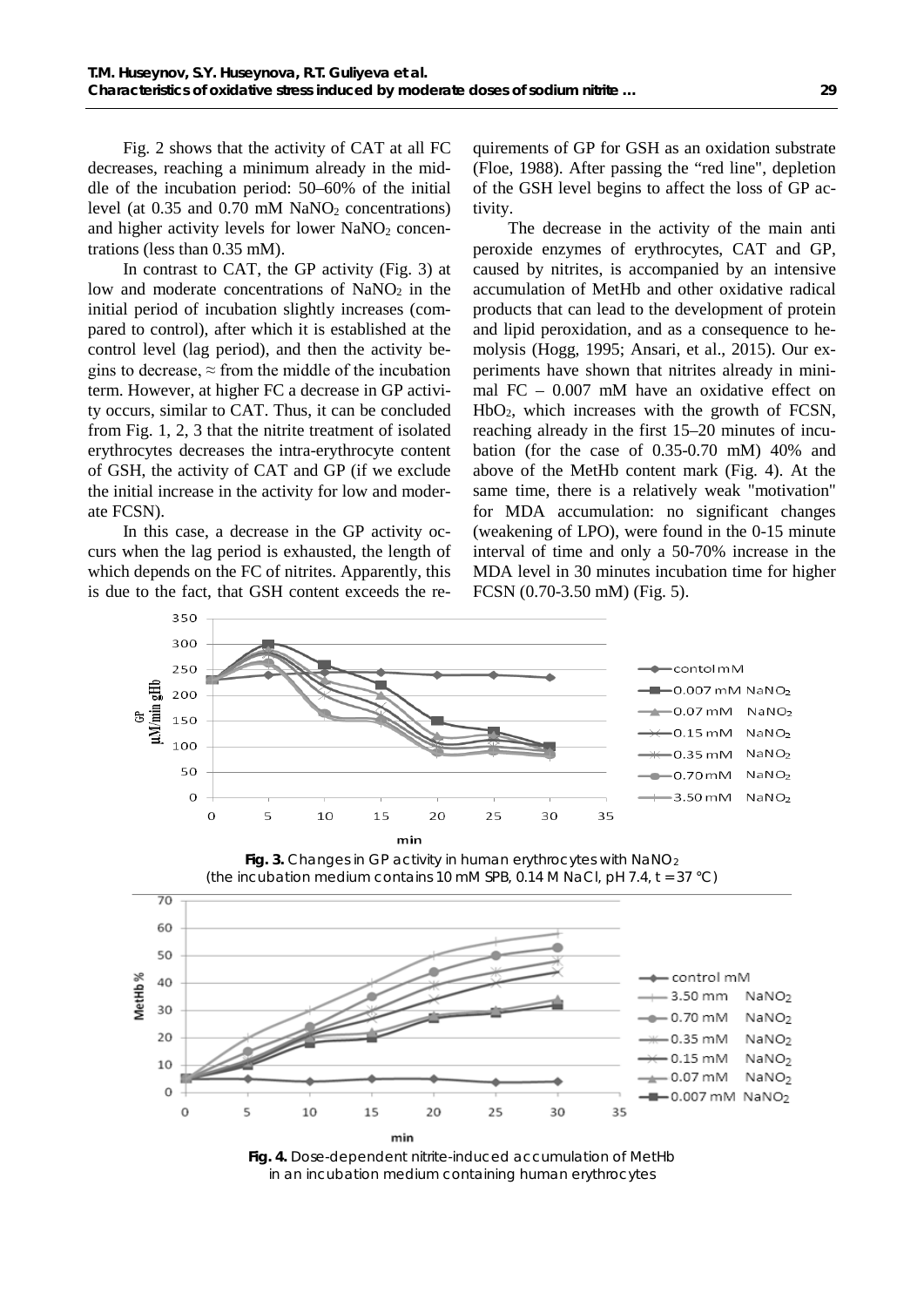

**Fig. 5.** Accumulation of TBARS in human erythrocytes incubated in a medium containing NaNO<sub>2</sub> *(the incubation medium contains 10 mM SPB, 0.14 M NaCl, pH 7.4, t = 37 °C)*

These data show that FCSN has a multidirectional effect on oxidative processes in erythrocytes membrane apparatus. The fact that low FCSN leads to a decrease in LPO with a significant increase in MetHb indicates that MetHb has AO properties. Earlier, in similar experiments, we showed an increase in membrane-bound hemoglobin (Hbm) and its main oxidative derivative MetHbm with an increase in FCSN in an incubation medium containing erythrocytes. At the same time, the ratio as the FCSN grew, between Hbm and MetHbm reached 1: 4 (Shperlink, et al., 2004; Huseynov, et al., 2018; Huseynova, et al., 2018). There is evidence that it is the membrane Hb during oxidative modification, being closely associated with erythrocytes membrane apparatus, stimulates the development of LPO (Shperlink, et al., 2004; Arashiki, et al., 2013; Welborn, et al., 2016).

It can be seen from these experiments that: 1) only at high FCSN (0.70 mM and higher) there is a clear increase in LPO, which is absent  $\langle$  <0.35 mM) or there is a decrease in the accumulation of LPO products at 0.07; 0.15 mM, at the fact that a significant oxidative modification of Hb occurs with all used FCSN; 2) There is a parallelism between a significant decrease in CAT activity at relatively high FCSN (0.35-3.50 mM) and the onset of lipid LPO in erythrocytes. However, the development of LPO occurs in membrane structures and in limiting LPO, GP rather than CAT has a predominant role, since GP also utilizes, along with  $H_2O_2$ , organic hydroperoxides, which are participants of LPO (Floe, et al., 1988; Nagababu, et al., 2003). The more important role of GP in comparison with CAT in moderate oxidation of Hb is also indicated by many works (Nagababu, et al., 2003 and references therein); 3) 3) Under the conditions of our experiments (Fig. 4, 5)

at FCSN of 0.35 and 3.50 mM, a significant increase in MetHb (tenfold) corresponds to a 50% increase in TBARS, which is probably due to the fact that MetHb itself possesses antioxidant properties and thus limits the development of LPO (Nagababu, et al., 2003). Indeed, according to the literature (Keszler, et al., 2008), at high FCSN (10-50 mM), deep oxidized forms of Hb are formed - ferryl hemoglobins: HbFe (+ IV), HbFe (+ IV), which can lead to triggering the Fenton reaction with all the ensuing consequences of oxidative stress in erythrocytes (Nagababu, et al., 2003).

When using  $Na<sub>2</sub>SeO<sub>3</sub>$  as an antioxidant, it must be borne in mind that selenite in excess, along with the AO effect, can enhance lipid peroxidation, reduce the content of NADPH, GSH, oxidize SHgroups of Hb and other proteins, and ultimately provoke hemolysis of erythrocytes (Seko, et al., 1989; Sopyani, et al., 2008). In this regard, it was necessary to choose its optimal concentration range of antioxidant effects on erythrocytes.

Previously, from our own experiments, it was found that sodium selenite, with a FC in the incubation medium of up to 10 μM (incubation period 0−30 min), does not have a prooxidative effect, does not oxidize erythrocyte GSH, and at FC within 1.0− 5.0 µM it has a certain AO effect: it slows down the accumulation of MetHb, slightly increases the activity of CAT and GP, with no effect on LPO (Huseynova, 2019).

As can be seen from Fig.  $6,7,8$  Na<sub>2</sub>SeO<sub>3</sub> at this FC in all cases of nitrite action (i.e., at all used concentrations) had an AO effect to one degree or another, reducing the accumulation of MetHb, lowering the level of lipid peroxidation, somewhat reducing the effect of reducing the activity of САТ and GP.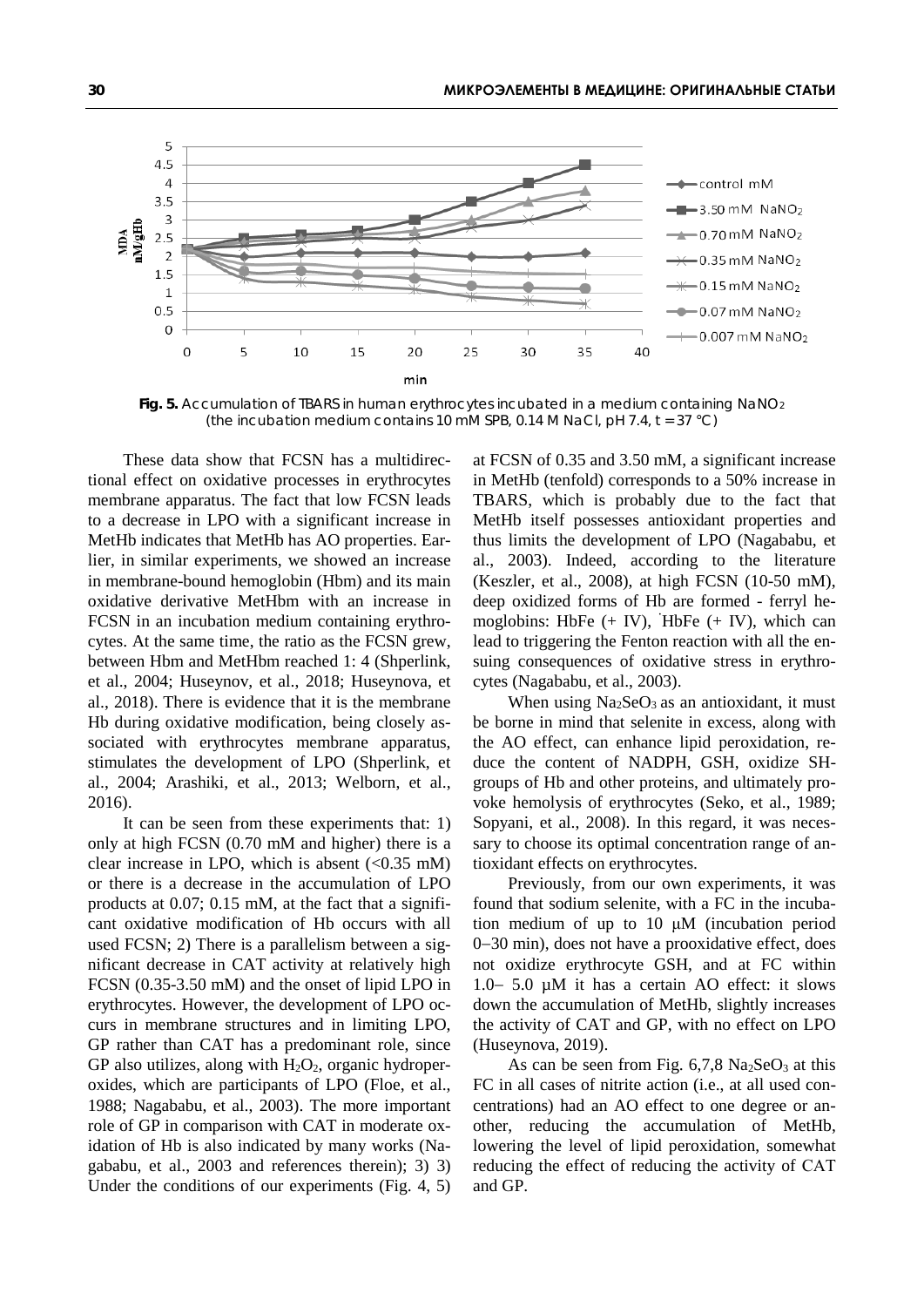

*Fig. 6. Accumulation of MetHb, TBARS, in human erythrocytes incubated (37 ° C) in a medium containing NaNO2 (0.70 mM) and Na2SeO3 (5 µM) for 30min.*  Note: *р*˂0.05 − \*, *р*˂0.01 − \*\* by comparison with control; *р*˂0.05 − **<sup>+</sup>** by comparison with NaNO2 sample. Values with similar indexes do not differ statistically according to Duncan test at *p*<0.05:









Values with similar indexes do not differ statistically according to Duncan test at *p*<0.05

### *DISCUSSIONS*

İt is possible to make some assumptions about the possible mechanism of the antioxidant action of  $Na<sub>2</sub>SeO<sub>3</sub>$  during oxidative stress caused by sodium nitrite. The metabolism of  $Na<sub>2</sub>SeO<sub>3</sub>$  and  $NaNO<sub>2</sub>$  has a number of common features: they are both smallsized and uncharged compounds easily penetrate through the membrane into erythrocytes, where they undergo rather complex rapid chemical transformations. This concerns the incorporation of seleni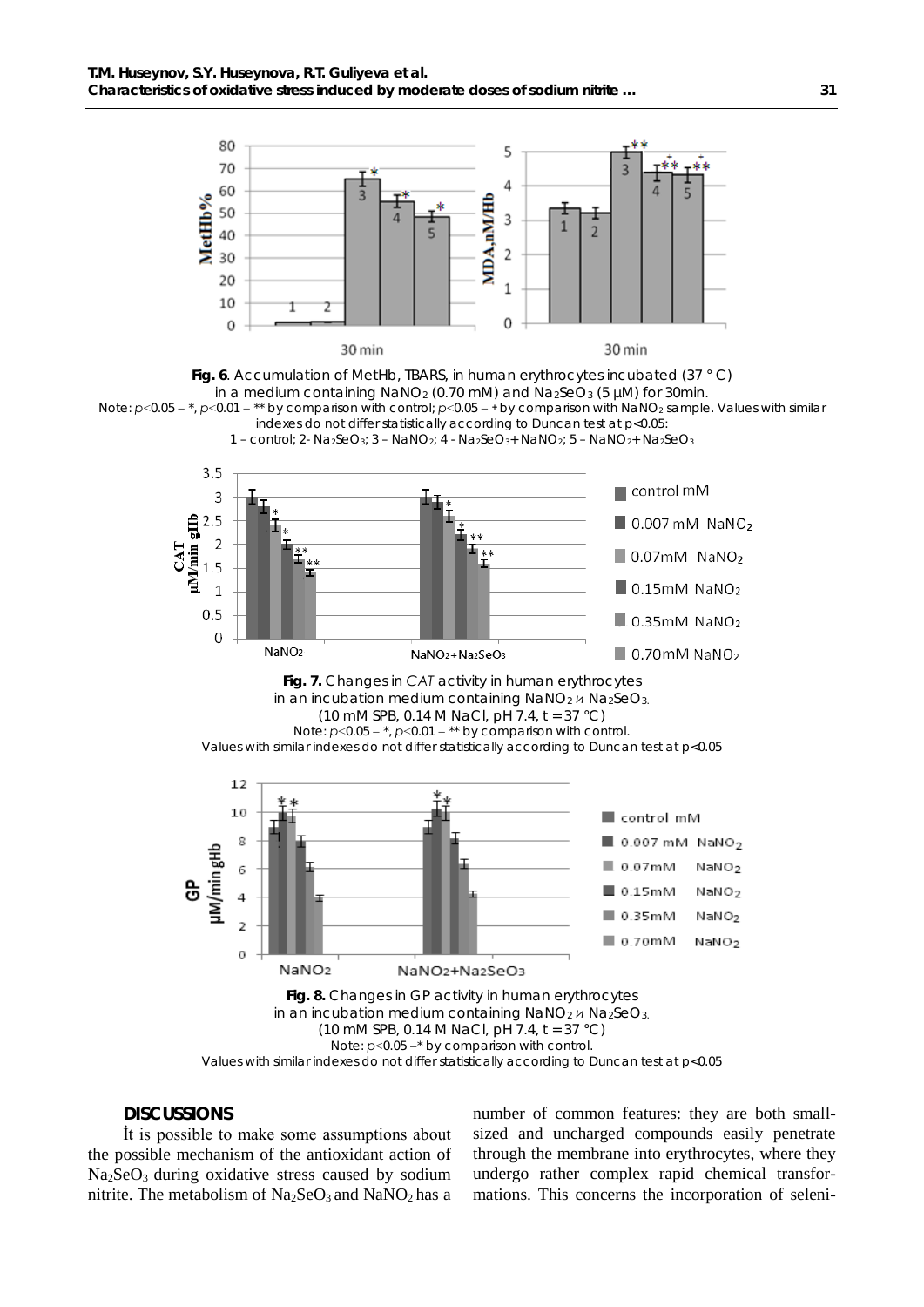um into Hb and its subsequent release from Hb and other SH compounds (GSH, amino acid residues of proteins). The transfer of selenium from erythrocytes to plasma occurs through the membrane (anion exchanger) AE-1 by a complex interaction of membrane SH-proteins, containing transported selenium, with plasma albumin (Suzuki, et al., 1998; Haratake, et al., 2005; Haratake, et al., 2008; Hongoh, et al., 2012). NO *in vitro* / *in vivo* is formed by inherent in Hb nitrite reductase activity according to the scheme (Reutov, et al., 1983):

## $Hb + NO_2^- \rightarrow MetHb + NO + H_2O$

On the other hand, NO, as the main metabolite of the NO2 <sup>−</sup> ion *in vitro* and *in vivo*, also interacts with Hb in a complex way, entering into a direct bond with heme (nitrosylhemoglobin – HbNO) or is included in the SH group of α- or β-peptide chains (nitrosohemoglobin – SNHb) as nitrosonium NO + cations (Pawloski, et al., 2000; Hobbs, et al., 2002; Singel, Stamler, 2005; Böhmer, et al., 2016; Sun, et al., 2018). Of particular interest is the incorporation of NO into the β-chain of Hb at the β-93cys position, which is of significant physiological significance for the performance of the vasodilator function. This circumstance is also interesting because this position also includes selenium from sodium selenite, i.e., selenium, which replaces sulfur in the β-chain of cysteine. In other words, selenium, along with NO, is included in the same site of the β-chain of Hb (β-93cys) (Suzuki, et al., 1998; Haratake, et al., 2005). According to some data the frequency of selenium presence in Hb for healthy humans is 1: 225 (Beilstein, Whanger, 1983), and to other data Se: Hb 1: 300 (Huseynov, et al., 2012). Normally, the frequency of NO inclusion in Hb is NO: Hb 1: 1000 (but in extreme cases it can reach 1: 100), i.e. the number of inclusions in the β-chain is normally higher for selenium than for NO, despite the fact that incorporation of NO directly into the β-chain is even less (≈40%) (Pawloski, et al., 2000; McMahon, et al., 2002; Singel, Stamler, 2005; Osipov, et al., 2007; Vanin, 2016).

As mentioned above, NO is an active producer of NaNO2 (Wink, et al., 2001; DeMartino, et al., 2019), and Se is a producer of  $Na<sub>2</sub>SeO<sub>3</sub>$  (Seko, et al., 1989; Sopyani, et al., 2008), which, individually, can exhibit, depending on the concentration, both oxidative and prooxidant properties. At the same time, their joint presence can have various effects on oxidative processes in Hb and in erythrocytes already in other concentration limits. In particular, low or close to physiological concentrations in the incubation

medium of both  $NO<sub>2</sub>$  and  $Se<sub>2</sub>O<sub>3</sub>$  impart antioxidant properties to Hb that has bound NO or Se, and thus has a positive effect on the AO status of erythrocytes.

However, in some cases, when dietary conditions change (nitrite poisoning, or deficiency of nitrogen consumption) of both nitrite and selenium (excess or deficiency in the diet), the NO: Hb ratio  $=$ 1: 1000 and Se: Hb  $= 1$ : 300 can significantly change, especially for nitric oxide due to the widespread use of nitrates / nitrites in agricultural and food industries. In this case, excess NO can stimulate oxidative stress as one of the manifestations of nitrite toxicity. Thus, the incorporation of selenium at the same site of (β-93cys) Hb can create competition for NO and thereby reduce the oxidative loading on Hb, in addition to the action of GP as a natural protector against oxidation (Floe, 1988).

In addition, recently, using transgenic mice, it was shown that the amino acid residue β-93-cys itself confers certain AO properties to erythrocytes upon stimulation of the formation of Hb ferryl forms by hydrogen peroxide (Vitturi, et al., 2012; Kassa, et al., 2017). Earlier, a similar idea was put forward by Mansouri (1979) in the study of sodium-dependent oxidation of Hb, that β-93-cys performs a protective AO function for Hb. As for selenium, we have previously shown that a 2-hour incubation of human erythrocytes with  $Na<sub>2</sub>SeO<sub>3</sub>$  doubles the selenium content in the Hb fraction, enhancing the AO properties of both Hb and erythrocytes (LPO decrease) (Huseynov, et al., 2012). The authors explain this by the fact that selenium atoms are more electronegative than sulfur atoms, which it replaces (Viswanathan, et al., 2013).

The question of how such low NO inclusions in Hb can have significant physiological effects remains unclear (Sun, et al., 2019), despite the impressive progress in this area (recognition of NO as a gas molecule, etc.). To a certain extent, this also applies to selenium, the content of which in Hb is comparable to NO, but its role as an AO factor, apart from its role as a Se-depot, has not been disclosed. And the fact that a significant part of NO in Hb is located at the same site together with selenium suggests a close interaction of these two ligands, which are in comparable proportions, which makes it interesting to study this issue.

#### *CONCLUSION*

**1.** The relatively low degree of LPO intensification (40−70%) against the background of a signif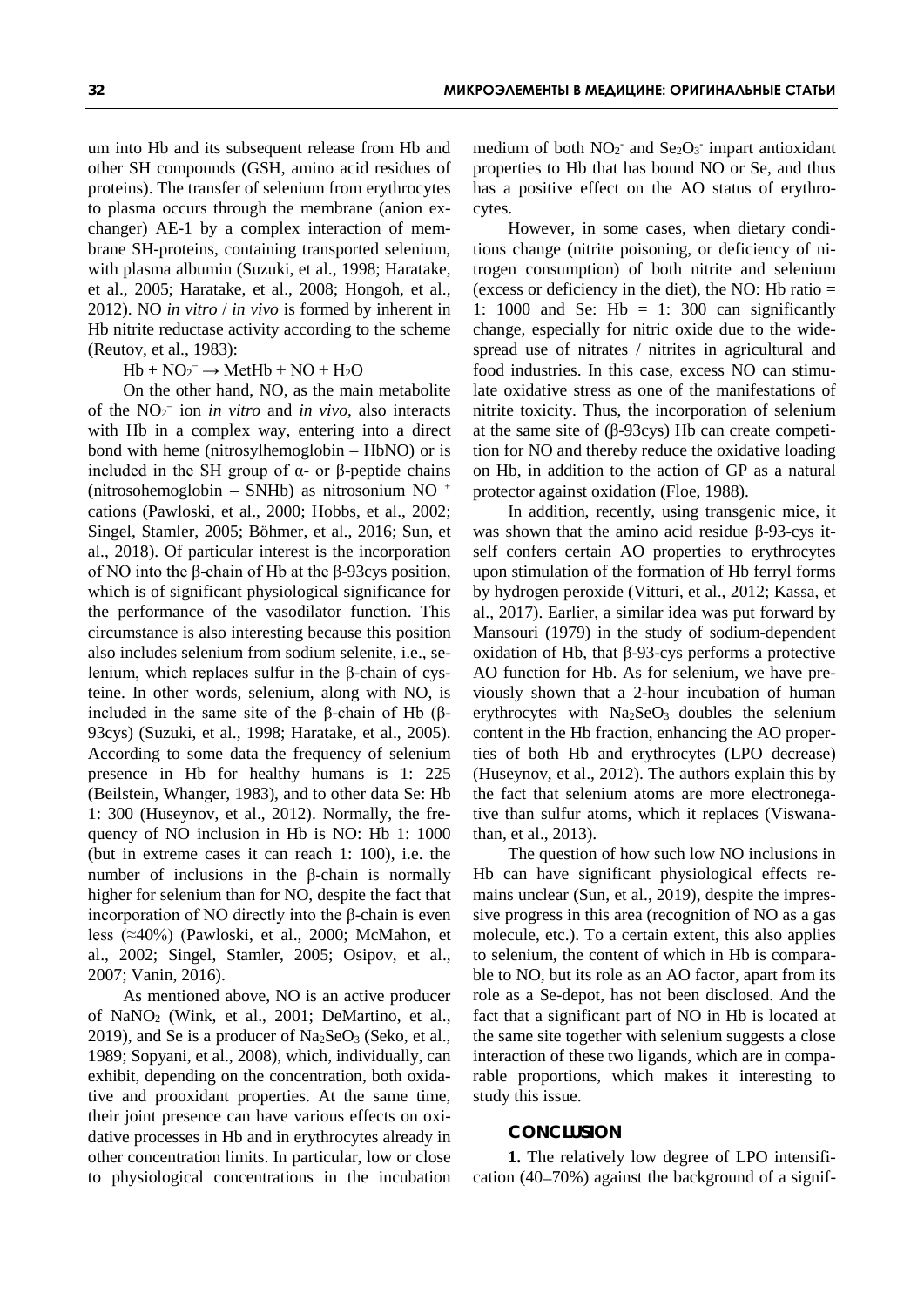icant oxidative modification of Hb (accumulation of MetHb), which occurs already from the lowest FCSN (0.007 mM), indicates that MetHb has antioxidant properties that prevent the accumulation of LPO products.

2. Oxidative stress induced by NaNO<sub>2</sub> has a dose-dependent effect on the activity of the main anti peroxide enzymes (CAT and GP). The activity of CAT decreases monotonously under an increase in FCSN. However, for GP there is a two-phase character change in the activity: low doses stimulate an increase in GP; high - a decrease.

**3.** The changes in GP activity negatively correlate with intensification in erythrocytes lipid peroxidation, that indicates the dominant role of GP selenenzyme and selenium as an endogenous AO in the regulation of erythrocyte LPO under nitrite exposure.

**4.** The use of  $Na<sub>2</sub>SeO<sub>3</sub>$  in a FC of  $5\mu$ M in an incubation medium containing erythrocytes as a possible antioxidant leads in all cases to a decrease in the oxidative effects of sodium nitrite: a decrease in the intensity of LPO of erythrocytes, the accumulation of MetHb, a decrease in the inhibition of GP and CAT activity.

## *REFERENCES / ЛИТЕРАТУРА*

Alvarez B., Radi R. Peroxynitrite reactivity with amino acids and proteins. Amino Acids. 2003; 25(3−4): 295−311.

[Ansari F.A.,](https://europepmc.org/search?query=AUTH:%22Fariheen%20Aisha%20Ansari%22) [Ali S.N.,](https://europepmc.org/search?query=AUTH:%22Shaikh%20Nisar%20Ali%22) [Mahmood R.](https://europepmc.org/authors/0000-0001-6726-157X) Sodium nitrite-induced oxidative stress causes membrane damage, protein oxidation, lipid peroxidation and alters major metabolic pathways in human erythrocytes. Toxicol in Vitro. 2015; 29(7): 1878−1886.

[Arashiki](https://pubs.acs.org/action/doSearch?field1=Contrib&text1=Nobuto++Arashiki) N., [Kimata](https://pubs.acs.org/action/doSearch?field1=Contrib&text1=Naoki++Kimata) N.[, Manno](https://pubs.acs.org/action/doSearch?field1=Contrib&text1=Sumie++Manno) S.[, Mohandas](https://pubs.acs.org/action/doSearch?field1=Contrib&text1=Narla++Mohandas) N., [Takakuwa](https://pubs.acs.org/action/doSearch?field1=Contrib&text1=Yuichi++Takakuwa) Y. Membrane peroxidation and methemoglobin formation are both necessary for band 3 clustering: mechanistic insights into human erythrocyte senescence. Biochemistry. 2013; 52(34): 5760–5769.

[Asahi M.](https://www.ncbi.nlm.nih.gov/pubmed/?term=Asahi%20M%5BAuthor%5D&cauthor=true&cauthor_uid=7673130)[, Fujii J.](https://www.ncbi.nlm.nih.gov/pubmed/?term=Fujii%20J%5BAuthor%5D&cauthor=true&cauthor_uid=7673130), [Suzuki K.](https://www.ncbi.nlm.nih.gov/pubmed/?term=Suzuki%20K%5BAuthor%5D&cauthor=true&cauthor_uid=7673130)[, Seo H.G.,](https://www.ncbi.nlm.nih.gov/pubmed/?term=Seo%20HG%5BAuthor%5D&cauthor=true&cauthor_uid=7673130) [Kuzuya T.](https://www.ncbi.nlm.nih.gov/pubmed/?term=Kuzuya%20T%5BAuthor%5D&cauthor=true&cauthor_uid=7673130), [Hori M.](https://www.ncbi.nlm.nih.gov/pubmed/?term=Hori%20M%5BAuthor%5D&cauthor=true&cauthor_uid=7673130)[, Tada M.](https://www.ncbi.nlm.nih.gov/pubmed/?term=Tada%20M%5BAuthor%5D&cauthor=true&cauthor_uid=7673130)[, Fujii S.](https://www.ncbi.nlm.nih.gov/pubmed/?term=Fujii%20S%5BAuthor%5D&cauthor=true&cauthor_uid=7673130)[, Taniguchi N.](https://www.ncbi.nlm.nih.gov/pubmed/?term=Taniguchi%20N%5BAuthor%5D&cauthor=true&cauthor_uid=7673130) Inactivation of glutathione peroxidase by nitric oxide. Implication for cytotoxicity. J. Biol. [Chem.](https://www.ncbi.nlm.nih.gov/pubmed/7673130) 1995; 270(36): 21035−21039.

Beilstein M.A., Whanger P.D. Distribution of selenium and glutathione peroxidase in blood fraction from humans, rhesus and a querel monkeys, rats and sheep. J. Nutr. 1983; 113(11): 2138−2146.

Böhmer A., Pich A., Schmidt M., Haghikia A., Tsikas D. Evidence by chromatography and mass spectrometry that inorganic nitrite induces S-glutathionylation of hemoglobin in human red blood cells. J. Chromatogr. B. 2016; 1019: 72−82.

[Cho](https://www.ncbi.nlm.nih.gov/pubmed/?term=Cho%20CS%5BAuthor%5D&cauthor=true&cauthor_uid=20070187) C S., [Lee](https://www.ncbi.nlm.nih.gov/pubmed/?term=Lee%20S%5BAuthor%5D&cauthor=true&cauthor_uid=20070187) S., [Lee](https://www.ncbi.nlm.nih.gov/pubmed/?term=Lee%20GT%5BAuthor%5D&cauthor=true&cauthor_uid=20070187) G.T.[,Woo](https://www.ncbi.nlm.nih.gov/pubmed/?term=Woo%20HA%5BAuthor%5D&cauthor=true&cauthor_uid=20070187) H. A., [Choi](https://www.ncbi.nlm.nih.gov/pubmed/?term=Choi%20EJ%5BAuthor%5D&cauthor=true&cauthor_uid=20070187) E.J., [Rhee](https://www.ncbi.nlm.nih.gov/pubmed/?term=Rhee%20SG%5BAuthor%5D&cauthor=true&cauthor_uid=20070187) S. Irreversible inactivation of glutathione peroxidase 1 and reversible inactivation of peroxiredoxin II by H<sub>2</sub>O<sub>2</sub> in red blood cells[. Antioxid Redox Signal.](https://www.ncbi.nlm.nih.gov/pmc/articles/PMC2875961/) 2010; 12(11): 1235–1246.

[Chow C.K](https://www.ncbi.nlm.nih.gov/pubmed/?term=Chow%20CK%5BAuthor%5D&cauthor=true&cauthor_uid=12324194).[, Hong C.B](https://www.ncbi.nlm.nih.gov/pubmed/?term=Hong%20CB%5BAuthor%5D&cauthor=true&cauthor_uid=12324194). Dietary vitamin E and selenium and toxicity of nitrite and nitrate[. Toxicology.](https://www.ncbi.nlm.nih.gov/pubmed/12324194) 2002; 180(2): 195−207. DeMartino A.W., Kim-Shapiro D.B., Patel R.P., Gladwin M.T. Nitrite and nitrate chemical biology and signalling. Br J Pharmacol. 2019; 176(2): 228-245.

Denicola A., Souza J.M., Radi R. Diffusion of peroxynitrite across erythrocyte membranes. [Proc Natl Acad Sci USA.](https://www.ncbi.nlm.nih.gov/pmc/articles/PMC19876/) 1998; 95(7): 3566−3571.

Doyle M.P., Pickering R.A., DeWeert T.M., Hoekstra J.W., Pater D. Kinetics and mechanism of the oxidation of human deoxyhemoglobin by nitrites. J Biol Chem. 1981; 256(23): 12393−12398.

Ellman G.L. Tissue sulfhydryl groups. Arch of Biochem Biophys. 1959; 82: 70−77.

Flohe L. Glutathione Peroxidase. Oxygen Radic in Biol Med. 1988; 49: 663−668.

Gasiewicz T.A., Smith J.C. The metabolism of selenite by intact rat erythrocytes in vitro. Chem. Biol. Interact. 1978; 21(2−3): 299−313.

[Haratake M,](https://www.ncbi.nlm.nih.gov/pubmed/?term=Haratake%20M%5BAuthor%5D&cauthor=true&cauthor_uid=15780970) [Fujimoto K,](https://www.ncbi.nlm.nih.gov/pubmed/?term=Fujimoto%20K%5BAuthor%5D&cauthor=true&cauthor_uid=15780970) [Ono M,](https://www.ncbi.nlm.nih.gov/pubmed/?term=Ono%20M%5BAuthor%5D&cauthor=true&cauthor_uid=15780970) [Nakayama M.](https://www.ncbi.nlm.nih.gov/pubmed/?term=Nakayama%20M%5BAuthor%5D&cauthor=true&cauthor_uid=15780970) Selenium binding to human hemoglobin via selenotrisulfide. [Biochim Bio](https://www.ncbi.nlm.nih.gov/pubmed/15780970)[phys Acta.](https://www.ncbi.nlm.nih.gov/pubmed/15780970) 2005; 1723(1−3): 215−220.

[Haratake](https://pubmed.ncbi.nlm.nih.gov/?term=Haratake+M&cauthor_id=18175156) M., [Fujimoto](https://pubmed.ncbi.nlm.nih.gov/?term=Fujimoto+K&cauthor_id=18175156) K., [Hirakawa](https://pubmed.ncbi.nlm.nih.gov/?term=Hirakawa+R&cauthor_id=18175156) R., [Ono](https://pubmed.ncbi.nlm.nih.gov/?term=Ono+M&cauthor_id=18175156) M, [Nakayama](https://pubmed.ncbi.nlm.nih.gov/?term=Nakayama+M&cauthor_id=18175156) M. Hemoglobin-mediated selenium export from red blood cells. J. Biol. Inor. Chem. 2008; 13(3): 471−479.

Hobbs A.J., Gladwin M.T., Patel R.P., Williams D.L., Butler A. R. Haemoglobin: NO transporter, NO inactivator or none of the above. Trends in Pharmacol. Sci. 2002; 23(9): 406–411.

Hogg N. Pro-oxidantant antioxidant effects of nitric oxide. [Analysis of Free Radic in Biol.](https://link.springer.com/book/10.1007/978-3-0348-9074-8) Syst. 1995; 37−49.

[Hongoh](https://pubs.rsc.org/en/results?searchtext=Author%3AMasafumi%20Hongoh) M., [Haratake](https://pubs.rsc.org/en/results?searchtext=Author%3AMamoru%20Haratake) M., [Fuchigami](https://pubs.rsc.org/en/results?searchtext=Author%3ATakeshi%20Fuchigami) T., Nakayama N. A thiol-mediated active membrane transport of selenium by erythroid anion exchanger 1 protein. 2012; 41(24): 7340−7349.

Huseynov T.M, Yakhyaeva F.R, Gulieva R.T. Effect of selenium on the resistance of hemoglobin to photo-oxidative processes. Ukr. Biochem. J. 2012; 84(2): 53–60.

Huseynov T.M., Dadashov M.Z., Gulieva R.T., Huseynova S.Ya., Jafarov A.I., Yakhyaeva F.R. Effect of moderate doses of sodium nitrite on oxidative processes in erythrocytes. Selenium participates in them. Abstracts of the International Scientific Conference dedicated to the 90th anniversary of the National Academy of Sciences of Belarus and the 45th anniversary of the Institute of Biophysics and Cell Engineering, Belarus, Minsk. 2018; p. 150.

Huseynova S.Ya. Oxidative metabolism of sodium selenite in isolated human erythrocytes in vitro. Biomedicine (Azerbaijan). 2019; 17(3): 18−23.

Huseynova S.Ya. Membrane-bound hemoglobin as an indicator of nitric toxicity of erythrocytes. Azerbaijan Chem. J. 2020; 2: 67−73.

Huseynova S.Ya., Huseynov T.M., Dadashov M.Z. Oxidative modification of erythrocytes with moderate doses of sodium nitrite in in vitro experiments. Med biophys biochem chem. 2018; 3(1): 189−195. (in Russ.).

[Johnson R.M,](https://www.ncbi.nlm.nih.gov/pubmed/?term=Johnson%20RM%5BAuthor%5D&cauthor=true&cauthor_uid=16274876) [Goyette G.Jr](https://www.ncbi.nlm.nih.gov/pubmed/?term=Goyette%20G%20Jr%5BAuthor%5D&cauthor=true&cauthor_uid=16274876)., [Ravindranath Y](https://www.ncbi.nlm.nih.gov/pubmed/?term=Ravindranath%20Y%5BAuthor%5D&cauthor=true&cauthor_uid=16274876)., [Ho Y.S.](https://www.ncbi.nlm.nih.gov/pubmed/?term=Ho%20YS%5BAuthor%5D&cauthor=true&cauthor_uid=16274876) Hemoglobin autoxidation and regulation of endogenous H<sub>2</sub>O<sub>2</sub> levels in erythrocytes. [Free Radic Biol.](https://www.ncbi.nlm.nih.gov/pubmed/16274876) Med. 2005; 39(11): 1407−1417.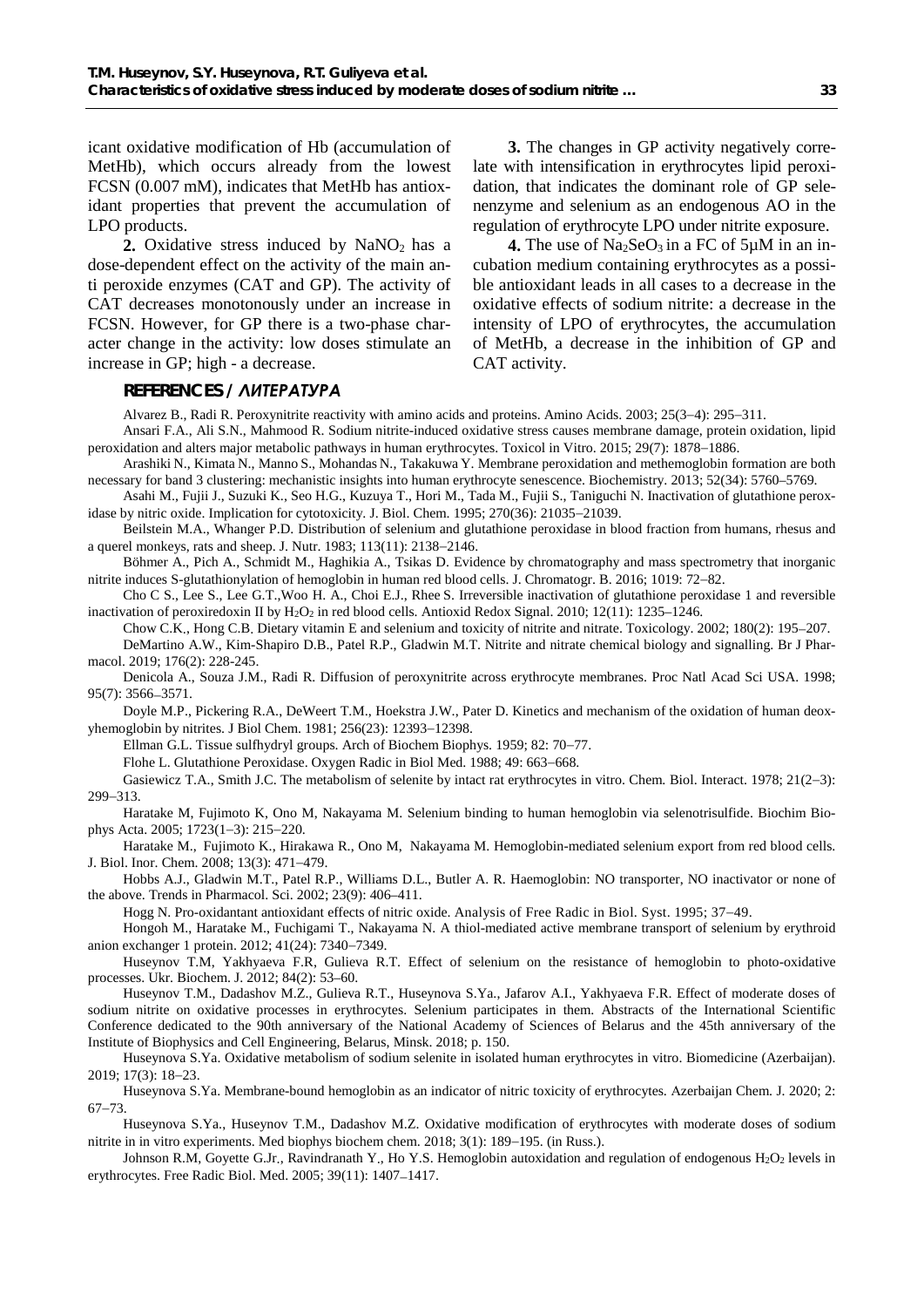Kassa T., Strader M.B., Nakagawa A., Zapol W.M., Alayash A.I. Targeting βCys93 in hemoglobin S with an antisickling agent possessing dual allosteric and antioxidant effects. Metallomics. 2017; 9(9): 1260−1270.

Keszler A., Piknava B., Sehechter A.N., Hogg N. The reaction between nitrite and oxyhemoglobin a mechanistic study. J. Biol. Chem. 2008; 283(15): 9615−9622.

Kondo H., Takahashi M., Niki E. Peroxynitrite-induced hemolysis of human erythrocytes and its inhibition by antioxidants. FEBS Lett. 1997; 413(2): 236−238.

Korolyuk M.A. A method of measurement of catalase activity. Lab. Delo. 1988; 64(30): 16−17.

Kosaka H., Tyuma I. Mechanism of autocatalytic oxidation of oxyhemoglobin by nitrite. Environ Health Perspect. 1987; 73: 147−151.

[Krych-Madej J](https://www.ncbi.nlm.nih.gov/pubmed/?term=Krych-Madej%20J%5BAuthor%5D&cauthor=true&cauthor_uid=28282582)., [Gebicka L.](https://www.ncbi.nlm.nih.gov/pubmed/?term=Gebicka%20L%5BAuthor%5D&cauthor=true&cauthor_uid=28282582) Interactions of nitrite with catalase: Enzyme activity and reaction kinetics studies. J. [Inorg.](https://www.ncbi.nlm.nih.gov/pubmed/28282582) Bio[chem.](https://www.ncbi.nlm.nih.gov/pubmed/28282582) 2017; 171: 10−17.

Lakin G.F. Biometrics. M. Higher school. 1990; 352 p. (in Russ.).

Lapinski R., Siergiejuk M., Worowska A., Gacko M. Oxidants and antioxidants of erythrocytes. Prog. Health Sci. 2014; 4(1): 211−219.

Mansouri A. Oxidation of human hemoglobin by sodium nitrite-effect of β-93 thiol goups. Biochem and Biophys res.commun. 1979; 89(9): 441−447.

[Mas](https://europepmc.org/search?query=AUTH:%22A%20Mas%22) A., [Jiang](https://europepmc.org/search?query=AUTH:%22J%20Y%20Jiang%22) J.Y., [Sarkar](https://europepmc.org/search?query=AUTH:%22B%20Sarkar%22) B. Selenite metabolism in rat and human blood. Biol. Trace Elem. Res. 1988; 15: 97−110.

May J.M., Qu Z.C., Xia L., Charles E.C. Nitrite uptake and metabolism and oxidant stress in human erythrocytes. Am. J. Physiol. Cell. Physiol. 2000; 279(6): 1946−1954.

McMahon T.J., Moon R.E., Luschinger B.P., Caraway M.S., Stone A.E., Stolp B.W., Cow A.J., Pawlowski J.R., Stamler J.S. Nitric oxide in the human respiratory cycle. Nature Med. 2002; 8: 711−717.

Mengel C.F., Kann H.E. Effect of in vivo hyperoxid of erythrocytes, III in vivo peroxidation of erythrocytes lipid. J. Clin. Invest. 1966; 45(7): 1150–1158.

Moin V.М. Simple and specific method for determining the activity of glutathione peroxidase in erythrocytes. Lab. Delo. 1986, (12): 724−727 (in Russ.).

[Nagababu E](https://www.ncbi.nlm.nih.gov/pubmed/?term=Nagababu%20E%5BAuthor%5D&cauthor=true&cauthor_uid=12595091)., [Chrest F.J](https://www.ncbi.nlm.nih.gov/pubmed/?term=Chrest%20FJ%5BAuthor%5D&cauthor=true&cauthor_uid=12595091).[, Rifkind J.M.](https://www.ncbi.nlm.nih.gov/pubmed/?term=Rifkind%20JM%5BAuthor%5D&cauthor=true&cauthor_uid=12595091) Hydrogen peroxideinduced heme degradation in red blood cells: the protective roles of catalase and glutathione peroxidase. [Biochim.](https://www.ncbi.nlm.nih.gov/pubmed/12595091) Biophys. Acta. 2003; 1620(1−3): 211−217.

Osipov A.N., Borisenko G.G., Vladimirov U.A. Biologicheskaia rol nitrozilnykhkompleksov gemoproteinov. Uspekhi biol khimii. 2007; 47: 259−292 (in Russ.).

[Padmaja S.](https://www.ncbi.nlm.nih.gov/pubmed/?term=Padmaja%20S%5BAuthor%5D&cauthor=true&cauthor_uid=9439576), [Squadrito G.L.](https://www.ncbi.nlm.nih.gov/pubmed/?term=Squadrito%20GL%5BAuthor%5D&cauthor=true&cauthor_uid=9439576), [Pryor W.A.](https://www.ncbi.nlm.nih.gov/pubmed/?term=Pryor%20WA%5BAuthor%5D&cauthor=true&cauthor_uid=9439576) Inactivation of glutathione peroxidase by peroxynitrite. Arch. [Biochem.](https://www.ncbi.nlm.nih.gov/pubmed/9439576) Biophys. 1998; 349(1): 1−6.

[Pawloski J.R](https://www.ncbi.nlm.nih.gov/pubmed/?term=Pawloski%20JR%5BAuthor%5D&cauthor=true&cauthor_uid=11214321)., [Hess D.T](https://www.ncbi.nlm.nih.gov/pubmed/?term=Hess%20DT%5BAuthor%5D&cauthor=true&cauthor_uid=11214321)., [Stamler J.S.](https://www.ncbi.nlm.nih.gov/pubmed/?term=Stamler%20JS%5BAuthor%5D&cauthor=true&cauthor_uid=11214321) Export by red blood cells of nitric oxide bioactivity. [Nature.](https://www.ncbi.nlm.nih.gov/pubmed/11214321) 2001; 409(6820): 622−626.

Reutov V.P., Azhipa Ya.I., Koyushin L.P. News of the USSR Academy of Science biological series. 1983; 3: 408−418 (in Russ.).

[Rocha S.](https://www.ncbi.nlm.nih.gov/pubmed/?term=Rocha%20S%5BAuthor%5D&cauthor=true&cauthor_uid=25786472), [Gomes D.](https://www.ncbi.nlm.nih.gov/pubmed/?term=Gomes%20D%5BAuthor%5D&cauthor=true&cauthor_uid=25786472), [Lima M.](https://www.ncbi.nlm.nih.gov/pubmed/?term=Lima%20M%5BAuthor%5D&cauthor=true&cauthor_uid=25786472), [Bronze da Rocha E.,](https://www.ncbi.nlm.nih.gov/pubmed/?term=Bronze-da-Rocha%20E%5BAuthor%5D&cauthor=true&cauthor_uid=25786472) [Santos S.A.](https://www.ncbi.nlm.nih.gov/pubmed/?term=Santos-Silva%20A%5BAuthor%5D&cauthor=true&cauthor_uid=25786472) Peroxiredoxin 2, glutathione peroxidase, and catalase in the cytosol and membrane of erythrocytes under H2O2-induced oxidative stress. [Free Radic.](https://www.ncbi.nlm.nih.gov/pubmed/25786472) Res. 2015; 49(8): 990−1003.

[Schaer D.J.](https://www.ncbi.nlm.nih.gov/pubmed/?term=Schaer%20DJ%5BAuthor%5D&cauthor=true&cauthor_uid=19702440) Hemoglobin can attenuate hydrogen peroxide-induced oxidative stress by acting as an antioxidative peroxidase. [Antioxid Redox Signal.](https://www.ncbi.nlm.nih.gov/pubmed/19702440) 2010; 12(2): 185−198.

Seko Y., Saito Y., Kitahara J. Imura N. Active oxygen generation by the reaction of selenite with reduced glutathione in vitro. In Selenium in Biology and Medicine. WendelA. (Ed.). Springer Berlin Heidelberg. 1989; 70–73.

Shperlink I.A., Ryazantseva N.V., Kuprina N.P., Fillipova O.N., Rogova O.A., Akimova V.V., Bas V.V. About the composition of membrane-bound hemoglobin in methemoglobinoemias. Modern science-intensive technol. 2004; 6: 104−105.

[Sies H.,](https://www.ncbi.nlm.nih.gov/pubmed/?term=Sies%20H%5BAuthor%5D&cauthor=true&cauthor_uid=9618937) [Klotz L.O](https://www.ncbi.nlm.nih.gov/pubmed/?term=Klotz%20LO%5BAuthor%5D&cauthor=true&cauthor_uid=9618937)., [Sharov V.S.,](https://www.ncbi.nlm.nih.gov/pubmed/?term=Sharov%20VS%5BAuthor%5D&cauthor=true&cauthor_uid=9618937) [Assmann A.,](https://www.ncbi.nlm.nih.gov/pubmed/?term=Assmann%20A%5BAuthor%5D&cauthor=true&cauthor_uid=9618937) [Briviba K.](https://www.ncbi.nlm.nih.gov/pubmed/?term=Briviba%20K%5BAuthor%5D&cauthor=true&cauthor_uid=9618937) Protection against peroxynitrite by selenoproteins. Z. [Naturforsch.](https://www.ncbi.nlm.nih.gov/pubmed/9618937) C. [J. Biosci.](https://www.ncbi.nlm.nih.gov/pubmed/9618937) 1998; 53(3−4): 228−232.

[Sies H.](https://www.ncbi.nlm.nih.gov/pubmed/?term=Sies%20H%5BAuthor%5D&cauthor=true&cauthor_uid=10927168), [Arteel G.E.](https://www.ncbi.nlm.nih.gov/pubmed/?term=Arteel%20GE%5BAuthor%5D&cauthor=true&cauthor_uid=10927168) Interaction of peroxynitrite with selenoproteins and glutathione peroxidase mimics. [Free Radic.](https://www.ncbi.nlm.nih.gov/pubmed/10927168) Biol. Med. 2000; 28(10): 1451─1455.

Singel D.J., Stamler J.S. Chemical physiology of blood flow regulation by red blood cells: the role of nitric oxide and Snitrosohemoglobin. Annu. Rev. Physiol. 2005; 67: 99−145.

Smeyne M., Smeyne R.J. Glutathione metabolism and Parkinson`s disease. Free Radic. Biol. Med. 2013; 62: 13−25.

Sopyani M., Foller M., Gulbins E., Lang F. Suicidal death of erythrocytes due to selenium compounds. Cell Physiol. Biochem. 2008; 22: 387−394.

Spagnuolo C., Rinelli P., Coletta M., Chiancone E., Ascoli F. Oxidation of human oxyhemoglobin with nitrite: a reexamination. Biochim. Biophys. Acta. 1987; 911(1): 59−65.

Stepuro I.I., Tchaikovskaya N.A., Solodunov A.A., Artsukevich A.N. Generation of NO during the oxidation of hemoglobin ferroforms by nitrite. Biochemistry. 1997; 62(09): 1122−1129 (in Russ.).

[Storkey C.](https://www.ncbi.nlm.nih.gov/pubmed/?term=Storkey%20C%5BAuthor%5D&cauthor=true&cauthor_uid=26524402), [Pattison D.I.,](https://www.ncbi.nlm.nih.gov/pubmed/?term=Pattison%20DI%5BAuthor%5D&cauthor=true&cauthor_uid=26524402) [Ignasiak M.T.,](https://www.ncbi.nlm.nih.gov/pubmed/?term=Ignasiak%20MT%5BAuthor%5D&cauthor=true&cauthor_uid=26524402) [Schiesser C.H.,](https://www.ncbi.nlm.nih.gov/pubmed/?term=Schiesser%20CH%5BAuthor%5D&cauthor=true&cauthor_uid=26524402) [Davies M.J.](https://www.ncbi.nlm.nih.gov/pubmed/?term=Davies%20MJ%5BAuthor%5D&cauthor=true&cauthor_uid=26524402) Kinetics of reaction of peroxynitrite with selenium- and sulfur-containing compounds: Absolute rate constants and assessment of biological significance. [Free Radic.](https://www.ncbi.nlm.nih.gov/pubmed/26524402) Biol. Med. 2015; 89: 1049−1056.

[Sun](https://pubmed.ncbi.nlm.nih.gov/?term=Sun+CW&cauthor_id=30905171) С., [Yang](https://pubmed.ncbi.nlm.nih.gov/?term=Yang+J&cauthor_id=30905171) J., [Yang j., Kleschyov](https://pubmed.ncbi.nlm.nih.gov/?term=Kleschyov+AL&cauthor_id=30905171) A.L., Lunbderg J.O., Zhuge Z., Carlstrom M., Pernov J., Wajih N., Isbell T.S., Oh J.,Cabrales P., Tsai A.G., Townes T., Patel R.P. Hemoglobin β-93 cysteine is not required for export of nitric oxide bioactivity from the red blood cell. Circulation. 2019; 139(23): 2654−2663.

[Suzuki K.T](https://www.ncbi.nlm.nih.gov/pubmed/?term=Suzuki%20KT%5BAuthor%5D&cauthor=true&cauthor_uid=9581022).[, Shiobara Y](https://www.ncbi.nlm.nih.gov/pubmed/?term=Shiobara%20Y%5BAuthor%5D&cauthor=true&cauthor_uid=9581022)., [Itoh M.](https://www.ncbi.nlm.nih.gov/pubmed/?term=Itoh%20M%5BAuthor%5D&cauthor=true&cauthor_uid=9581022)[, Ohmichi M.](https://www.ncbi.nlm.nih.gov/pubmed/?term=Ohmichi%20M%5BAuthor%5D&cauthor=true&cauthor_uid=9581022) Selective uptake of selenite by red blood cells[. Analyst.](https://www.ncbi.nlm.nih.gov/pubmed/9581022) 1998; 123(1): 63−67.